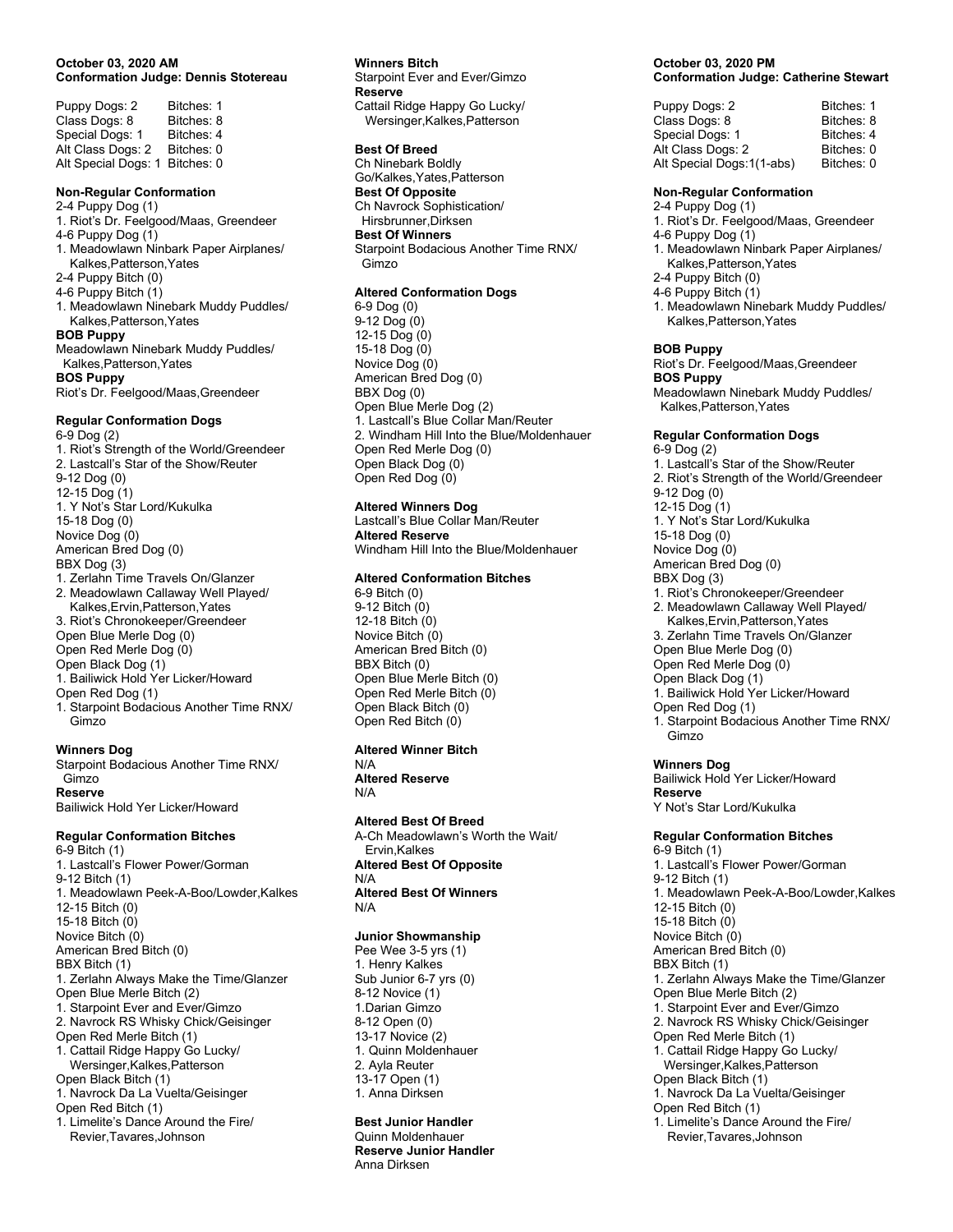#### Winners Bitch

Navrock Da La Vuelta/Geisinger Reserve Lastcall's Flower Power/Gorman

#### Best Of Breed

Ch Ninebark Boldly Go/Kalkes,Yates,Patterson Best Of Opposite Ch Navrock Sophistication/ Hirsbrunner,Dirksen Best Of Winners Bailiwick Hold Yer Licker/Howard

#### Altered Conformation Dogs

6-9 Dog (0) 9-12 Dog (0) 12-15 Dog (0) 15-18 Dog (0) Novice Dog (0) American Bred Dog (0) BBX Dog (0) Open Blue Merle Dog (2) 1. Lastcall's Blue Collar Man/Reuter 2. Windham Hill Into the Blue/Moldenhauer Open Red Merle Dog (0) Open Black Dog (0) Open Red Dog (0)

# Altered Winners Dog

Lastcall's Blue Collar Man/Reuter Altered Reserve Windham Hill Into the Blue/Moldenhauer

#### Altered Conformation Bitches

6-9 Bitch (0) 9-12 Bitch (0) 12-18 Bitch (0) Novice Bitch (0) American Bred Bitch (0) BBX Bitch (0) Open Blue Merle Bitch (0) Open Red Merle Bitch (0) Open Black Bitch (0) Open Red Bitch (0)

# Altered Winner Bitch

N/A Altered Reserve N/A

#### Altered Best Of Breed Lastcall's Blue Collar Man/Reuter Altered Best Of Opposite N/A Altered Best Of Winners

N/A

# Junior Showmanship

Pee Wee 3-5 yrs (1, 1-abs) Sub Junior 6-7 yrs (0) 8-12 Novice (1) 1.Darian Gimzo 8-12 Open (0) 13-17 Novice (1) 1. Ayla Reuter 13-17 Open (2) 1. Anna Dirksen 2. Quinn Moldenhauer

Best Junior Handler Ayla Reuter Reserve Junior Handler Anna Dirksen

#### October 04, 2020 AM Conformation Judge: Diana McCarty

| Puppy Dogs: 2       | Bitches: 1 |
|---------------------|------------|
| Class Dogs: 8       | Bitches: 8 |
| Special Dogs: 1     | Bitches: 4 |
| Alt Class Dogs: 2   | Bitches: 0 |
| Alt Special Dogs: 1 | Bitches: 0 |

#### Non-Regular Conformation

2-4 Puppy Dog (1) 1. Riot's Dr. Feelgood/Maas, Greendeer 4-6 Puppy Dog (1) 1. Meadowlawn Ninbark Paper Airplanes/ Kalkes,Patterson,Yates 2-4 Puppy Bitch (0) 4-6 Puppy Bitch (1) 1. Meadowlawn Ninebark Muddy Puddles/ Kalkes,Patterson,Yates

#### BOB Puppy

Meadowlawn Ninebark Muddy Puddles/ Kalkes,Patterson,Yates BOS Puppy Riot's Dr. Feelgood/Maas,Greendeer

#### Regular Conformation Dogs

6-9 Dog (2) 1. Riot's Strength of the World/Greendeer 2. Lastcall's Star of the Show/Reuter 9-12 Dog (0) 12-15 Dog (1) 1. Y Not's Star Lord/Kukulka 15-18 Dog (0) Novice Dog (0) American Bred Dog (0) BBX Dog (2) 1. Meadowlawn Callaway Well Played/ Kalkes,Ervin,Patterson,Yates 2. Riot's Chronokeeper/Greendeer Open Blue Merle Dog (1) 1. Zerlahn Holds the Magic/Glanzer Open Red Merle Dog (0) Open Black Dog (1) 1. Bailiwick Hold Yer Licker/Howard Open Red Dog (1) 1. Starpoint Bodacious Another Time RNX/ Gimzo

#### Winners Dog

Bailiwick Hold Yer Licker/Howard Reserve Riot's Strength of the World/Greendeer

#### Regular Conformation Bitches

6-9 Bitch (1) 1. Lastcall's Flower Power/Gorman 9-12 Bitch (1) 1. Meadowlawn Peek-A-Boo/Lowder,Kalkes 12-15 Bitch (0) 15-18 Bitch (0) Novice Bitch (0) American Bred Bitch (0) BBX Bitch (1) 1. Zerlahn Always Make the Time/Glanzer Open Blue Merle Bitch (2) 1. Starpoint Ever and Ever/Gimzo 2. Navrock RS Whisky Chick/Geisinger Open Red Merle Bitch (1) 1. Cattail Ridge Happy Go Lucky/ Wersinger,Kalkes,Patterson Open Black Bitch (1) 1. Navrock Da La Vuelta/Geisinger Open Red Bitch (1) 1. Limelite's Dance Around the Fire/ Revier,Tavares,Johnson

# Winners Bitch

Navrock Da La Vuelta/Geisinger Reserve Meadowlawn Peek-A-Boo/Lowder,Kalkes

#### Best Of Breed

Ch Navrock Sophistication/ Hirsbrunner,Dirksen Best Of Opposite Ch Ninebark Boldly Go/ Kalkes,Yates,Patterson Best Of Winners Navrock Da La Vuelta/Geisinger

#### Altered Conformation Dogs

6-9 Dog (0) 9-12 Dog (0) 12-15 Dog (0) 15-18 Dog (0) Novice Dog (0) American Bred Dog (0) BBX Dog (0) Open Blue Merle Dog (2) 1. Windham Hill Into the Blue/Moldenhauer 2. Lastcall's Blue Collar Man/Reuter Open Red Merle Dog (0) Open Black Dog (0) Open Red Dog (0)

# Altered Winners Dog

Windham Hill Into the Blue/Moldenhauer Altered Reserve Lastcall's Blue Collar Man/Reuter

#### Altered Conformation Bitches

6-9 Bitch (0) 9-12 Bitch (0) 12-18 Bitch (0) Novice Bitch (0) American Bred Bitch (0) BBX Bitch (0) Open Blue Merle Bitch (0) Open Red Merle Bitch (0) Open Black Bitch (0) Open Red Bitch (0)

#### Altered Winner Bitch

N/A Altered Reserve N/A

#### Altered Best Of Breed

Windham Hill Into the Blue/Moldenhauer Altered Best Of Opposite N/A Altered Best Of Winners N/A

#### Junior Showmanship

Pee Wee 3-5 yrs (2,2-abs) Sub Junior 6-7 yrs (0) 8-12 Novice (1) 1.Darian Gimzo 8-12 Open (0) 13-17 Novice (0) 13-17 Open (3) 1. Anna Dirksen 2. Ayla Reuter 3. Quinn Moldenhauer

Best Junior Handler Anna Dirksen Reserve Junior Handler Darian Gimzo